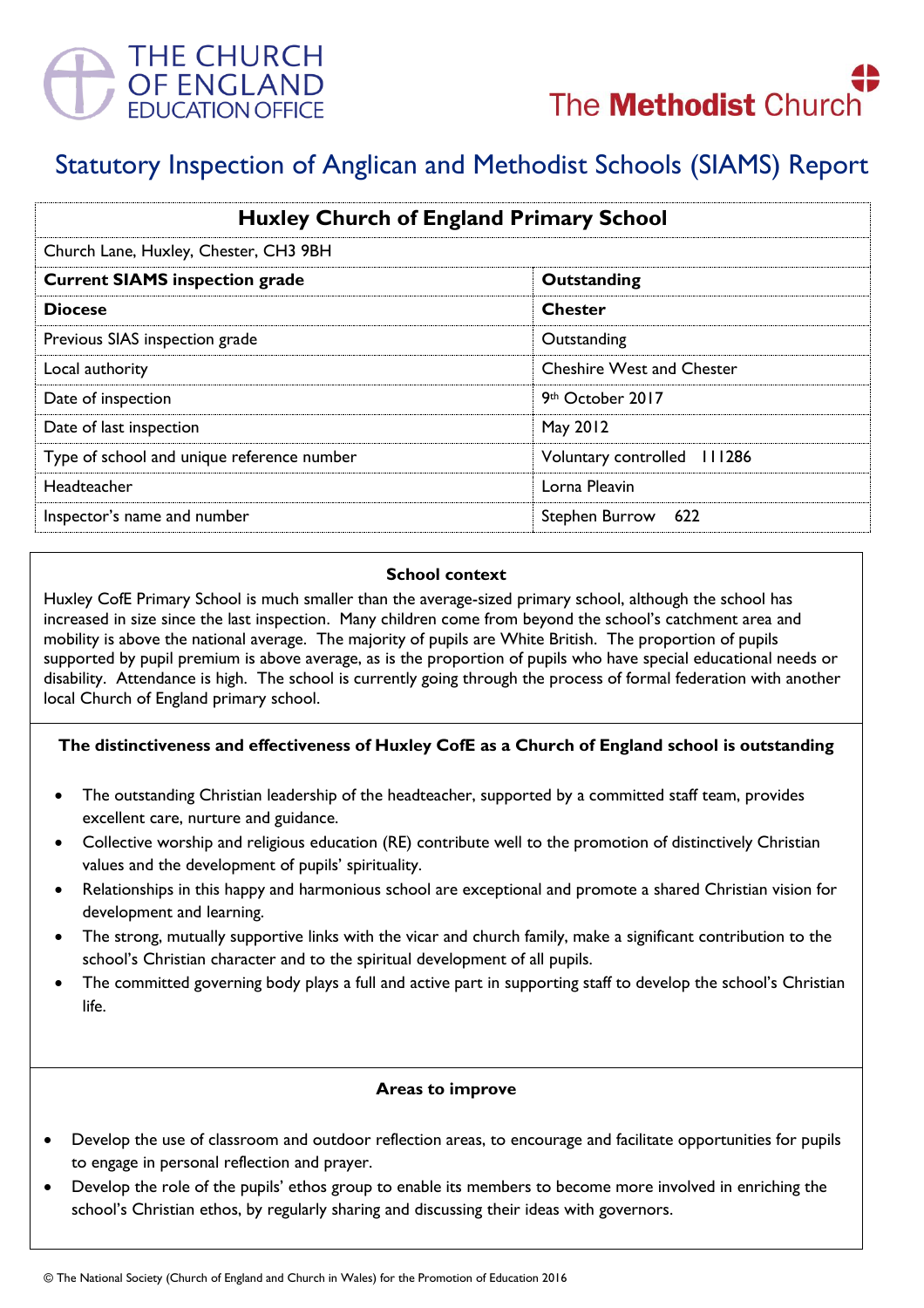## **The school, through its distinctive Christian character, is outstanding at meeting the needs of all learners**

The school places high emphasis on Christian values, which are deeply embedded in the life of the school. Exceptional relationships, rooted in the teaching of Jesus, demonstrate very positively the distinctively Christian character of Huxley CofE Primary School. Each child is known as a unique individual in the school where care and respect is bestowed on each and every member. Pupils feel safe, happy and valued. They are polite, courteous and respectful of adults and each other, mirroring the excellent adult role models provided for them in the school. The school's extensive focus on nurture and care is demonstrated in the outstanding commitment to pastoral support for children and families in need. This results in high levels of attendance, excellent behaviour and positive attitudes to learning. Consequently, pupils of all abilities make good progress from their varied starting points. The high profile of RE and collective worship make a significant contribution to the school's Christian character and contribute greatly to pupils' outstanding spiritual, moral, social and cultural development (SMSC). The school's Christian values are displayed in the hall, together with a worship board which reinforces 'Focus of The Week'. This is also displayed on all doors around school as a reminder that worship is central to school life.

Prayer and reflection are important features of school life with opportunities for pupils to pray and reflect throughout the day. A group of pupils in discussion about prayer observed, 'Everyone gets a chance to say prayers to God and Jesus.' The vicar has a high profile in school, giving practical and prayerful support, which is valued and appreciated by the whole school family. However, the school recognises the need to provide inside and outside areas where pupils can quietly pray and reflect by themselves.

Pupils' awareness of Christianity as a global faith is strong. The ways they are taught about other world faiths, in relation to Christianity, are very effective in promoting pupils' acceptance of and respect for the views and beliefs of others. Charitable giving, such as a local Foodbank and Children in Need, is clearly seen as part of the school's Christian commitment and contributes well to SMSC development. Parents explained how distinctive Christian values are deeply rooted in the life of the school and spoke of the impact these have on their children. One parent specifically stated the school gives the children 'a good grounding to take them forward'. They especially appreciate the emphasis the school places upon their child as being unique and special.

# **The impact of collective worship on the school community is outstanding**

Great value is placed upon worship being at the heart of school life where it effectively underpins and extends the school's well-embedded Christian ethos. There are excellent opportunities to worship as a community, and share the Christian values that are central to the school. One child said, 'Worship is the most important part of the day.' Collective worship is based firmly on Christian values, Anglican church festivals, the Bible and the teachings of Jesus, which enhance pupils' SMSC development very effectively. Worship themes are carefully planned and delivered. Staff lead worship on a regular basis and there are frequent opportunities to worship in church. The vicar also regularly leads worship in school, strengthening the bond between church and school. Pupils are also involved in delivering worship. During the year, the school shares in church events with parents and members of the local community. All of these experiences effectively underpin and extend the school's deeply embedded Christian ethos.

Worship places great emphasis on encouraging pupils to explore the Christian faith along with providing an understanding of the beliefs and practices of other world faiths. As a result, pupils are prepared well for life in British society. A range of visitors and visits to other places of worship, including a mandir, gurdwara and Jewish museum also support this understanding. The school has worked hard to promote an understanding of the Holy Trinity and pupils have an age-appropriate appreciation of the Christian belief in God as Father, Son and Holy Spirit.

Pupils enter worship respectfully to reflective music. They are reminded that God is with them by sharing the Christian greeting as a candle is lit. Pupils are also reminded of the liturgical colours as they as they change at appropriate times of the year. Prayer is a key feature of all acts of worship and pupils are familiar with a range of traditional prayers. Pupils have opportunities to write their own prayers and these are shared in worship. In the act of worship observed, pupils assisted the leader, through drama, to tell the story of Moses, the ten plagues and the crossing of the Red Sea. This provided excellent opportunities to reflect on 'risk' which was the 'focus of the week'. The school has effective procedures in place to monitor and evaluate the impact of worship. Findings are then used to influence ongoing improvements in order to ensure that the spiritual needs of the whole school community are met. Whilst there is a pupil ethos group, the school acknowledges that its role needs to be developed to enable its members to become more involved in enriching the school's Christian ethos, by regularly sharing and discussing their ideas with governors.